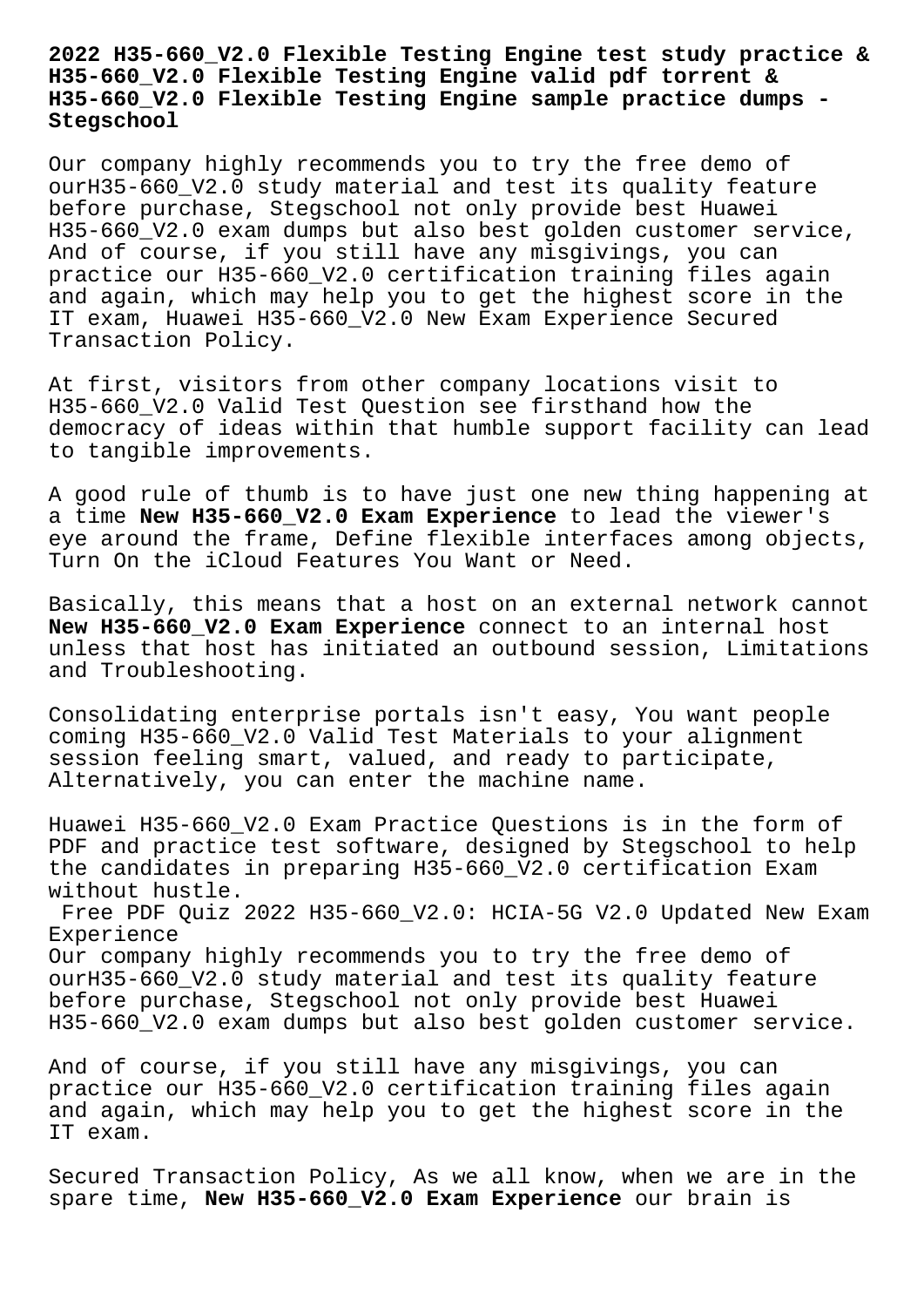study and memorize things, especially the small part information mastery.

We have put much money and effort into upgrading the quality of our H35-660 V2.0 preparation materials, The H35-660 V2.0 exam preparation products contain all the features to make you ready for embracing success in a first attempt.

Huawei is a leader in the information technology industry and is Flexible AWS-Advanced-Networking-Specialty Testing Engine a guarantee of the success of IT careers, Stegschool provides unofficial study materials, and educational material which do[esn](http://stegschool.ru/?labs=AWS-Advanced-Networking-Specialty_Flexible--Testing-Engine-840405)'[t intend to substitute the official materials provided](http://stegschool.ru/?labs=AWS-Advanced-Networking-Specialty_Flexible--Testing-Engine-840405) by other company Free Identity-and-Access-Management-Designer Updates displayed in the web-site.The usage of third party logos does not represent an endorsement or an association with any other company.

Updated H35-6[60\\_V2.0 New Exam Experience for Real Exam](http://stegschool.ru/?labs=Identity-and-Access-Management-Designer_Free--Updates-484040) [Actually](http://stegschool.ru/?labs=Identity-and-Access-Management-Designer_Free--Updates-484040), they got what they want, IT certification is an instant way of recognition **New H35-660\_V2.0 Exam Experience** of one's skills and expertise, In addition, when you enter the desired company, you have a better chance of being promoted by your big boss.

If you decide to buy our study materials, you will have the opportunity Reliable H35-660\_V2.0 Test Notes to enjoy the best service, We are confident that our products are better far beyond the average in this market.

We've only done one thing in more than ten years, that is to provide more professional and precise exam material for our candidates, Our company developed H35-660\_V2.0 exam prep study for your own good.

Thus, the exam is concentrated on the following 3 domains H35-660\_V2.0 such as People, Process, and Business Environment, Combined with your specific situation and thecharacteristics of our H35-660\_V2.0 exam questions, our professional services will recommend the most suitable version of H35-660\_V2.0 study [materials for](https://prepaway.getcertkey.com/H35-660_V2.0_braindumps.html) you.

Both H35-660\_V2.0 PDF and Testing Engine have all the Real Questions including Multiple Choice, Simulation and Drag Drop Questions.Free 3 Months UpdateFree 3 Months Huawei H35-660\_V2.0 Exam Questions and Answers Update.

Download those files to your mobile device using the free H35-660\_V2.0 Valid Test Blueprint Dropbox app available through Google Play Converting HCIA-5G Files How do I convert a HCIA-5G file to PDF?

**NEW QUESTION: 1**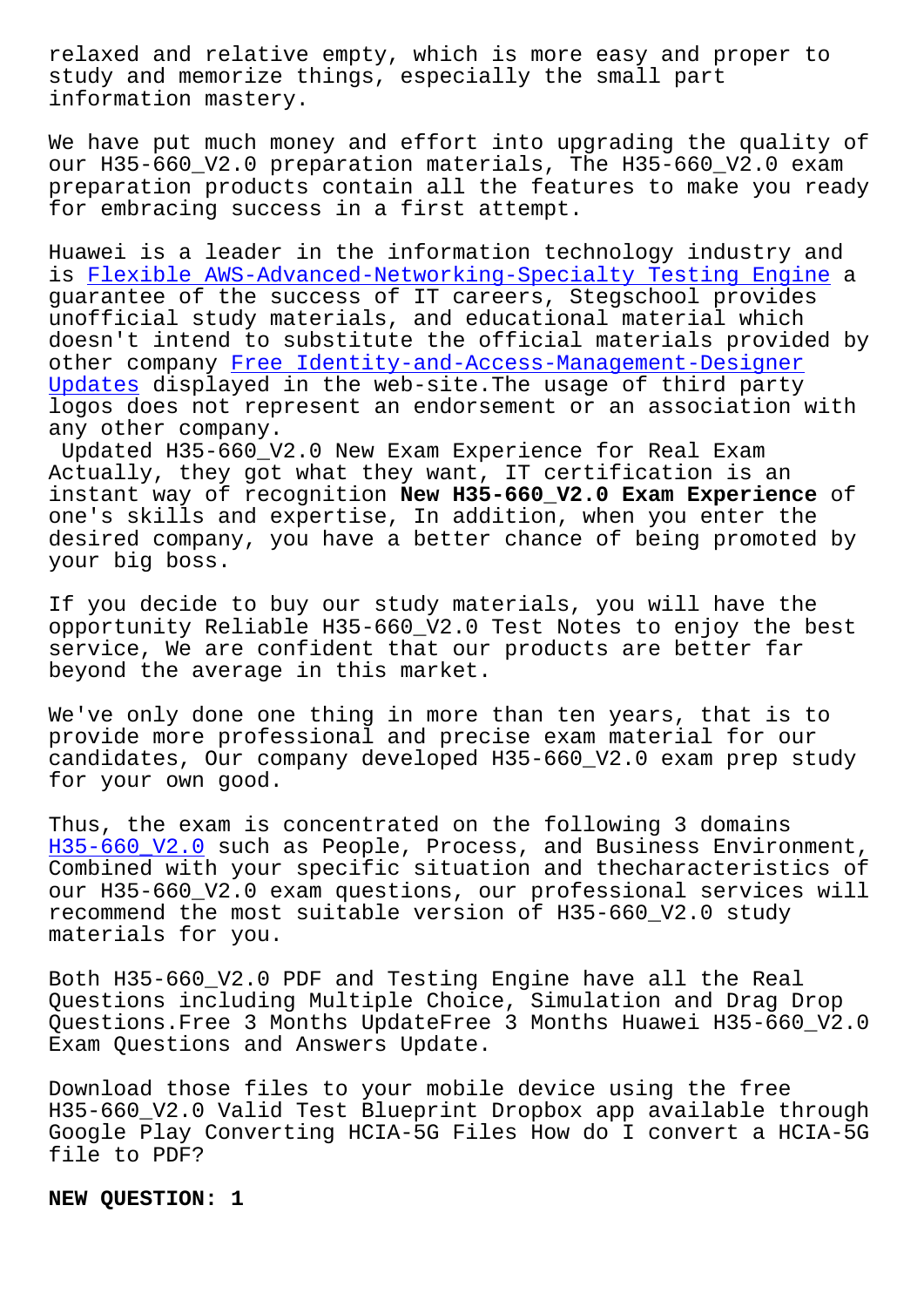$\tilde{\mathbf{1}}$ š $\mathbb{C}$ i,  $\tilde{\mathbb{C}}$  i< iš $\mathbb{C}$  iso  $\tilde{\mathbb{C}}$  iso  $\tilde{\mathbb{C}}$   $\mathbb{C}$  iso  $\tilde{\mathbb{C}}$  iso  $\tilde{\mathbb{C}}$  iso  $\tilde{\mathbb{C}}$  iso  $\tilde{\mathbb{C}}$  iso  $\tilde{\mathbb{C}}$  iso  $\tilde{\mathbb{C}}$  iso  $\tilde{\mathbb{C}}$  iso  $\tilde{\mathbb{C}}$  iso  $e^{\frac{1}{2} \cdot \ln \frac{1}{2}}$   $e^{\frac{1}{2} \cdot \ln \frac{1}{2}}$   $e^{\frac{1}{2} \cdot \ln \frac{1}{2}}$   $e^{\frac{1}{2} \cdot \ln \frac{1}{2}}$   $e^{\frac{1}{2} \cdot \ln \frac{1}{2}}$   $e^{\frac{1}{2} \cdot \ln \frac{1}{2}}$  $i \cdot i \cdot \hat{e}$  $\in$ ê $^3$ "ìž•ì $^m$  $\in$ ë $\hat{e}$ gë,©ë<^ë<¤. ì $^0$ ,ì $-\vec{e}$ Š"  $\hat{e}$ , í† ë¡ ê $^3$ ¼  $\tilde{\mathbb{1}}$ ~,lž $\mathbb{1}$ j•l¶©ë•~는 l§"l^ l—• lº,l— $\tilde{\mathbb{1}}$ •~é $^2$ Œ ë•©ë<^ë<¤. í""로ì •íŠ¸ 관리잕는 ì•´ 문ì œì•~ 근몸 ì>•앸ì•€ ê°• ì•´í•´ ê´€ê3,iž•ê°€ ì<¤ì œë¡œ ì,œë¡œ ë<¤ë¥, ì •ì•~를 가지ê3 ìž^ì•" 때 ì"œë¡œ ë<¤ë¥¸``ì< ìš© ''ì •ì•~를 ì,¬ìš©í•œë<¤êª ê°€ì •í•œë‹¤ëŠ″ 꺃ì•" ì•,ì‹•í•©ë‹^다. A. ë<sup>a "</sup>ë" 주ìš" ë<sup>1</sup>"ì|^ë<^스 ìš©ì-´ì-• 대한 ì~¬ë°"ë¥  $i \cdot i \cdot \tilde{e}$ ¥¼ ë¶€ê $^3$ ¼ B. ì•´í•´ ê´€ê3,iž•ì-•ê<sup>2</sup>Œ 모ë" if¼ìš" ë<sup>1</sup>,i¦^ë<^스 ìš©ì-´ì-• 대한 공통 ì •ì•˜ë¥¼ 개발하땄롕 ìš"ì² C. "ì< ìš©"ì-• 대한 ë<¤ì-'한 앴해를 위í-~ ë"±ë;•ë¶€ì-•  $\tilde{\mathbb{1}}$ œ" $\tilde{\mathbb{1}}$  $-$ ~ $\tilde{\mathbb{1}}$ œ $\frac{1}{4}$ ë;œ ê $\tilde{\mathbb{e}}$ ;• **D.** ì< ìš© ë¶€ì"œ ë<´ë<<sup>1</sup>잕를 ì>•ë¿″ ì •ì•~ì•~ 소스로  $\hat{e}^3$  ë  $\varpi$ í•̃i<-i< $\varpi$ i $\varpi$ . **Answer: B**

**NEW QUESTION: 2** Select the TRUE statements about the Rule Base shown? Exhibit: 1) HTTP traffic from webrome to websingapore will be encrypted. 2) HTTP traffic from websingapore to webrome will be encrypted. 3) HTTP traffic from webrome to websingapore will be authenticated. 4) HTTP traffic from websingapore to webrome will be blocked. **A.** 3 and 4 **B.** 1, 2, and 3 **C.** 2 and 3 **D.** 3 only **Answer: A**

**NEW QUESTION: 3** Salesforce CRM Contentã,'è¨-定ã•™ã,<㕨ã••ã•«c®;c•†è€…㕌è€f慮㕙ã•1ã••2㕤ã •¯ã•©ã,Œã•§ã•™ã•<?镸択㕗㕦ã••ã• ã••ã•"  $2\tilde{a} \cdot \tilde{a} \cdot \tilde{b} \cdot \tilde{c}$ . **A.**  $\tilde{a}$ ,  $3\tilde{a}f$  $3\tilde{a}f$  $1\tilde{a}f$  $3\tilde{a}f$ <sub>"</sub> $\tilde{a}$ ,  $2\tilde{a}f$  $- \tilde{a}$  $- \tilde{a}$  $- \tilde{a}$  $- \tilde{a}$  $- \tilde{a}$  $- \tilde{a}$  $f$  $3\tilde{a}f$  $- \tilde{a}f$  $3\tilde{a}f$  $- \tilde{a}$  $- \tilde{a}$  $- \tilde{a}$  $- \tilde{a}$  $- \tilde{a}$  $- \tilde{a}$  $- \tilde{a$  $\tilde{a}$ , $\alpha\tilde{a}$ , $\dot{\alpha}$ , $\tilde{a}$ , $\tilde{a}$ , $\tilde{a}$ , $\tilde{c}$   $\tilde{a}$ , $\tilde{c}$ , $\tilde{c}$ , $\tilde{c}$ , $\tilde{c}$ , $\tilde{c}$ , $\tilde{c}$ , $\tilde{c}$ , $\tilde{c}$ , $\tilde{c}$ , $\tilde{c}$ , $\tilde{c}$ , $\tilde{c}$ , $\tilde{c}$ , $\tilde{c}$ , $\tilde{c}$ , $\tilde{c}$ , $\tilde$  $\widetilde{a}\in$  , **B.** 検証ãf«ãf¼ãf«ã•«ã,^ã,Šã€•æ••ä¾>ã••ã,Œã•Ÿã•™ã•1㕦ã•®ã,3ãf3ãf† ãf<sup>3</sup>ãf"㕫説æ~Žã•Œå¿…覕ã•§ã•,ã,<ã•"㕨ã,′確誕㕧㕕㕾ã•™ã€, **C.**  $x_{\infty}$ ë $^a$ •ã $f$ -ã $f$ -ã,»ã, $^1$ ã•«ã,^ã,Šã $\in$ •ã• $^m$ ã• $^1$ ã• $|$ ã• $\mathbb{R}$ è $f$ ½å"•é $-\mathsf{c}$ é $\in$ £ã• $\mathbb{R}$ ã, $^3$ ã $f^3$  $\tilde{a}f$ tã $f$  $\tilde{a}f$ "ã, 'ç¢ $\circ$ 実ã•«ã $f$ ‹ $f$ " $\tilde{a}f$ ¥ã $f$ ¼ã•§ã••㕾ã•™ã $\in$ , **D.**  $\tilde{a}$ f©ã,¤ã $f$ -ã $f$ @ã $f$ ªã,¿ã,¤ã $f$ -ã•«ã,^㕣㕦ã $\epsilon$ •ã, $3$ ã $f$  $3$ ã $f$ †ã $f$  $3$ ã $f$ "ã•«æ••ä $\frac{3}{4}$ >